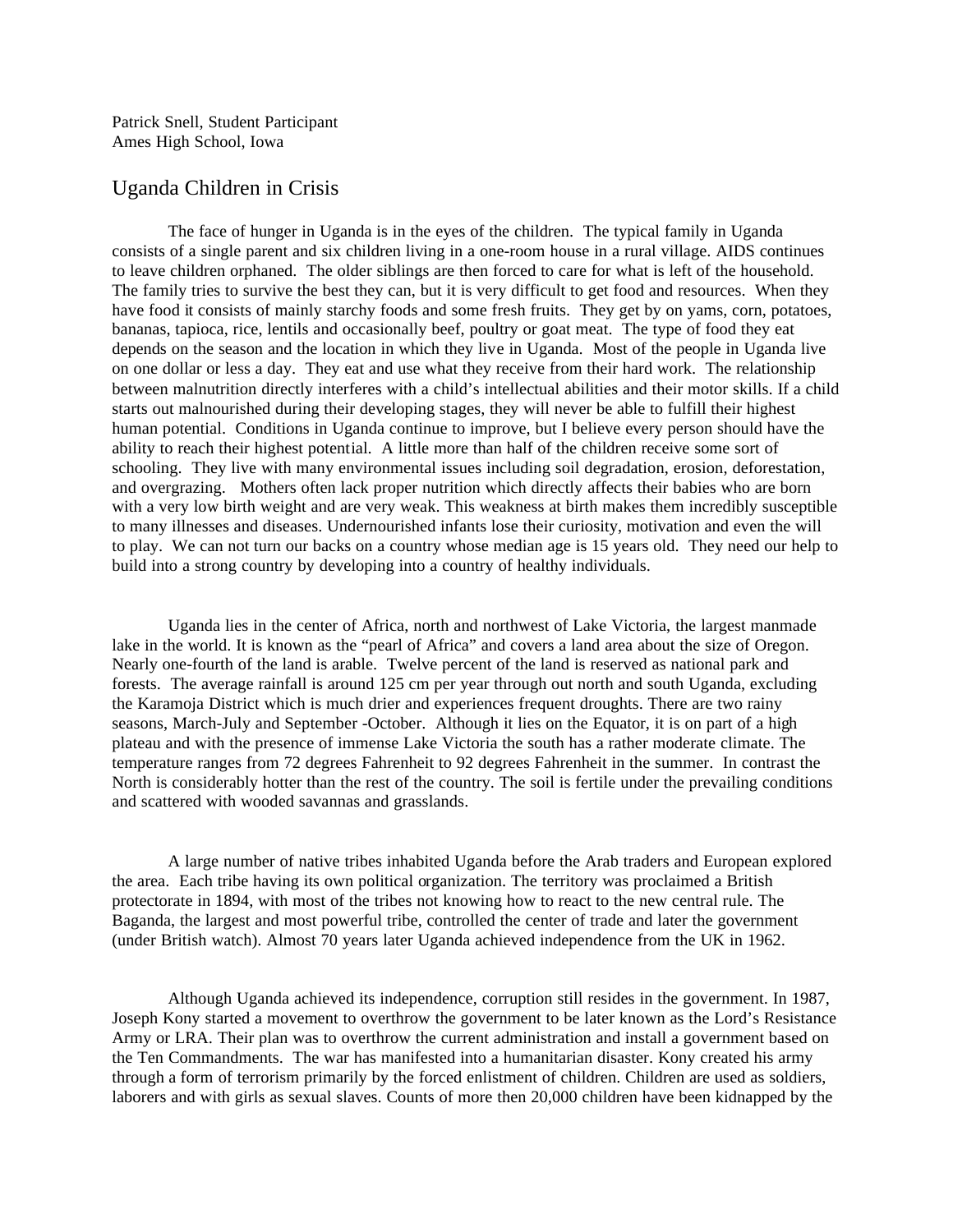Lord's Resistance Army. This band of insurgents still ventures into the northern parts of Uganda to terrorize the country.

In all the terror the United Nation has set up displacement camps to help with the estimated 1.3 million people that have been forced from their homes. Insecurity in northern Uganda has disrupted all farming in the region causing many families to become completely dependant on international food assistance. Ninety five percent of the land has been abandoned and lies uncultivated. In all the disarray the northern part of the country has basically become too insecure for humanitarian aid causing many families, especially children, to become malnourished.

Malnourished people do not have sufficient food to meet their dietary needs for a productive and healthy life. The body requires approximately 20 amino acids for the synthesis of proteins. The body can make only 13 of these amino acids. These are known as nonessential amino acids. They are called nonessential because the body can make them and does not need to get them from the diet. There are 9 essential amino acids that are obtained only from food not made in the body. Protein is the main component of muscles, organs, and glands. Everyone requires protein for growth and development. If the protein in a food supplies enough of the essential amino acids, it is called a complete protein. If the protein of a food does not supply all the essential amino acids, it is called an incomplete protein. All meat and other animal products are sources of complete proteins. Protein in foods such as grains, fruits, and vegetables are low or incomplete proteins. Plant proteins can be combined to include all of the essential amino acids and form a complete protein Examples of combined, complete plant proteins are rice - beans, milk - wheat cereal, and corn - beans. The problem in meeting the protein requirements in a developing country is that there is only one staple in each region so only one food source is available to consume and people do not have money to supplement their production with additional foods.

Malnourished children do not reach their full potential in life. Health and nutrition problems affect children's growth, tolerance to diseases, and intellectual potential. As adults, this translates into reduced work capacity and earnings. The strength of a country is linked to children receiving proper nutrition at an early age. Children suffer from low birth weight because their mothers suffer from malnutrition. Studies by Sharman and Williams have shown that many African children experience a slowdown in growth following weaning, when their diet suddenly shifts from high-protein, high-energy mothers' milk to predominantly starchy foods. Malnourished children often develop protein-energy malnutrition conditions such as marasmus (essentially infantile starvation) and kwashiorkor. Kwashiorkor is a condition resulting from inadequate protein intake. Early symptoms include fatigue, irritability, and lethargy. As protein deprivation continues, one sees growth failure, loss of muscle mass, swelling and decreased immunity. Improving calorie and protein intake will correct kwashiorkor, provided that treatment is not started too late. Full height and growth potential will never be achieved in children who have had this condition. Severe Kwashiorkor may leave a child with permanent mental and physical disabilities. There is good statistical evidence that malnutrition early in life permanently decreases your Intelligence quotient (IQ) level (Ruitishauser and Whitehead, 1972) (Pollitt 1973).

Protein-energy malnutrition is by far the most lethal form of malnutrition. Children are its most visible victims. Chronic hunger delays or stops the physical and mental growth of children. Poor or insufficient nutrition over time means some 226 million children are too small for their age. Without protein many children do not have the motivation or energy to think, move around or play. Millions drop out of school.

Diseases such as measles and dysentery can kill undernourished children. According to the Food and Agriculture Organization's (FAO) 2004 Food Insecurity Report, vitamin and mineral deficiencies afflict nearly two billion people worldwide. Deficiencies of iron, vitamin A, protein, and zinc are ranked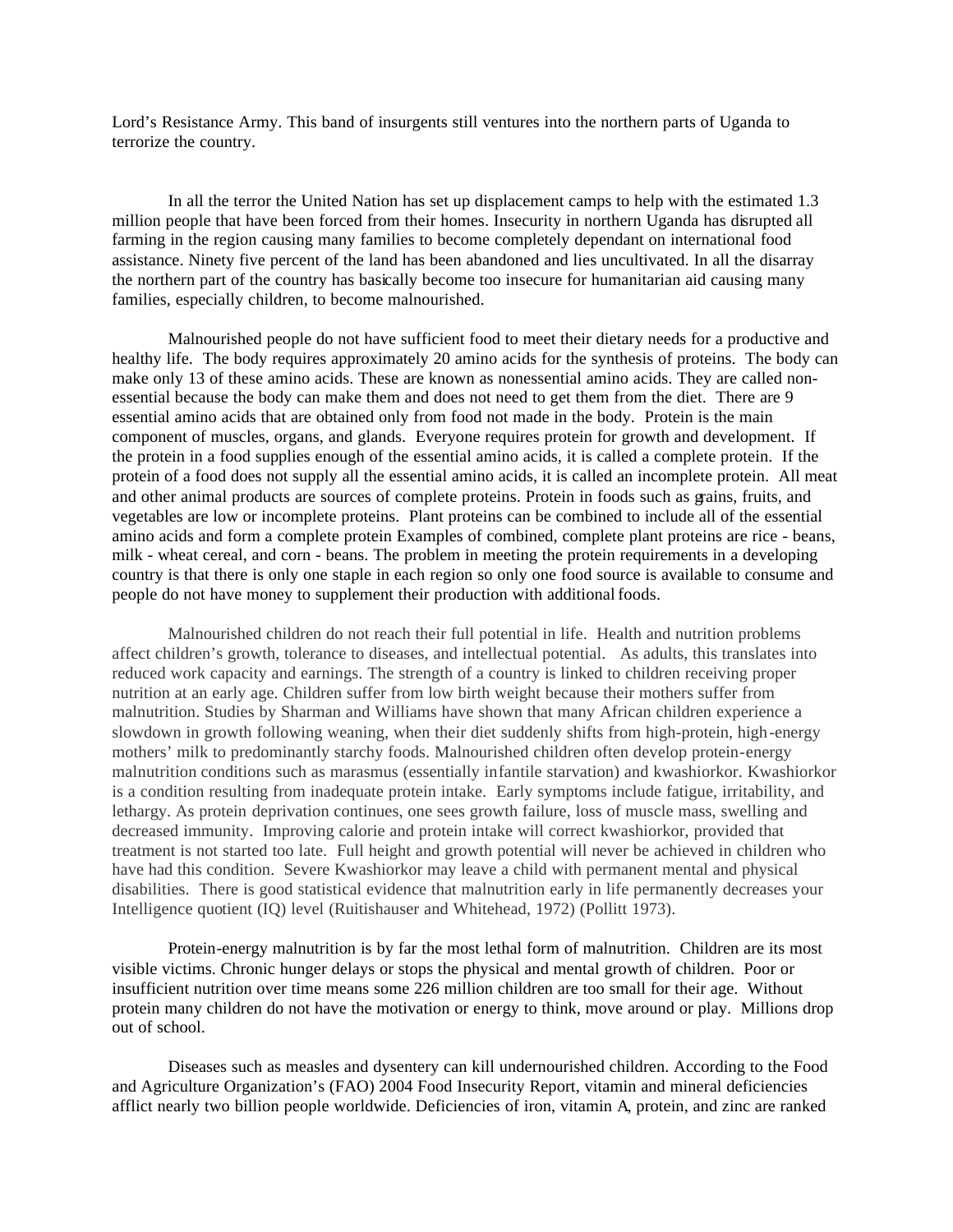among the World Health Organization's top ten leading causes of death through disease in developing countries. Iron deficiency prevents oxygen from being carried in the blood. Vitamin A weakens the immune system and causing child blindness. Iodine deficiency impacts brain development. Zinc deficiency contributes to growth failure and weakened immunity. The World Food Programme research indicated that every year, malnutrition resulting in disease contributes to 10 million deaths of children under the age of five.

AIDS also posed a large risk on the agricultural aspect of malnutrition and undernourishment. The negative effects of the epidemic are already being felt as the labor force reduces in theses rural and poor areas. The agricultural sector relies primarily on labor so this drop is starting to take a large toll on the people who live in those areas. Not only does AIDS take away mothers and fathers from the already starving children it takes the workers out of the field that provide them with food.

Women are the primary food producers in the world and yet they are also the ones that tend to be malnourished. Seven out of ten of the world's hungry are female. Around 25 percent of men suffer from anemia caused by iron deficiency, but over 45 percent of women suffer from the same anemia. Their lack of iron results in 300 women dying during childbirth each day. Women in Uganda have an average of 6.74 births (2005 est). The mother stops breast feeding one child when the next child is born. Maternal stunting and being underweight are also among the most prevalent causes of giving birth to a low birth weight child. The weaning food is cassava, which tastes and looks like milk but is almost completely deprived of protein. So while the baby grows, the immune system weakens.

Solutions to Uganda's child malnutrition problem include education and research. The World Bank's program for Nutrition and Early Child Development Project, (NECDP), received a \$34 million dollar loan to support the National Program of Action for Action. The proceeds of the loan program went to about 8000 communities in 20 of Uganda's 39 districts, selected based on levels of malnutrition, infant mortality and primary school enrollment rates. The project sought to improve nutrition among preschool aged children, raise school enrollments, reduce drop-outs, improve psycho-social and cognitive development, and educate mothers in appropriate childcare and nutrition. Their strategy on educating mothers included; a national advocacy aimed at government officials, a multi-media campaign that emphasized changes in behavior, a health care training program for pre-school teachers and workers, and a monitoring and evaluating component to see if the message was reaching the targeted audiences. This program resulted in malnutrition among children 0-36 months reducing 30 percent and education on breast feeding, supplementary feeding, immunization rates, and intake of vitamin A greatly improved.

The problem of poor yields also needs to be addressed. By increasing yields, improving cultivation techniques and controlling viruses and pests, more food could be grown. In Uganda sweet potato yields about 4 tons per hectare were as in other countries yields of 75 tons per hectare have been recorded. Problems with weevil, a sweet potato virus, and other pests have contributed to losses in 90 percent of farmers crops. This means that a farmer plants 10 crops to feed their family only results in one crop that actually gets eaten. A biological control system for cassava has been created by Dr. Hans R. Herren is now a model for solving pest problems in Africa. It has demonstrated the success of large-scale programs along with taking care of the ecosystem that is very economical.

Another solution to the problem of malnutrition is enhancing the protein content of staple foods. Corn and rice are staple foods in Africa. These diets are poor in complete proteins, vitamins and important minerals. CIMMYT's Quality Protein Maize strives to help meet the basic nutritional requirements that everyone needs. There is an old Swahili saying that acts as their motive, "Bila mahindi, hakuna chakula," translated means, "without maize, there is no food." Other companies are working towards improving rice to contain Beta-Carotene, Vitamin E, Enhanced Iron, and Zinc. Rice is traditionally a poor source of many essential micronutrients, and the new Golden Rice will contain a more